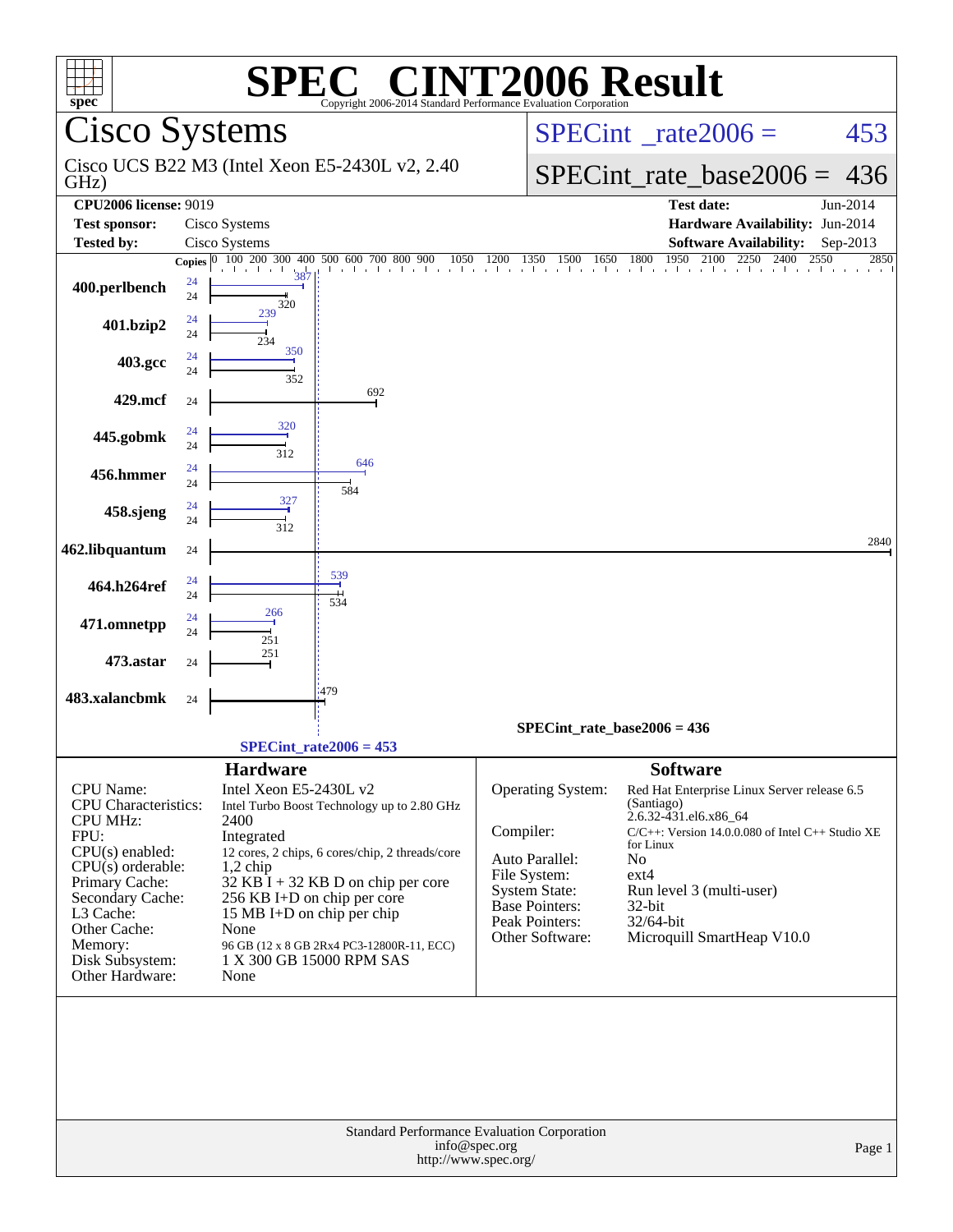

Cisco Systems

GHz) Cisco UCS B22 M3 (Intel Xeon E5-2430L v2, 2.40 SPECint rate $2006 = 453$ 

### [SPECint\\_rate\\_base2006 =](http://www.spec.org/auto/cpu2006/Docs/result-fields.html#SPECintratebase2006) 436

**[CPU2006 license:](http://www.spec.org/auto/cpu2006/Docs/result-fields.html#CPU2006license)** 9019 **[Test date:](http://www.spec.org/auto/cpu2006/Docs/result-fields.html#Testdate)** Jun-2014 **[Test sponsor:](http://www.spec.org/auto/cpu2006/Docs/result-fields.html#Testsponsor)** Cisco Systems **[Hardware Availability:](http://www.spec.org/auto/cpu2006/Docs/result-fields.html#HardwareAvailability)** Jun-2014 **[Tested by:](http://www.spec.org/auto/cpu2006/Docs/result-fields.html#Testedby)** Cisco Systems **[Software Availability:](http://www.spec.org/auto/cpu2006/Docs/result-fields.html#SoftwareAvailability)** Sep-2013

#### **[Results Table](http://www.spec.org/auto/cpu2006/Docs/result-fields.html#ResultsTable)**

|                                                                                                          | <b>Base</b>   |                |       |                |       |                |            | <b>Peak</b>   |                |              |                |              |                |              |
|----------------------------------------------------------------------------------------------------------|---------------|----------------|-------|----------------|-------|----------------|------------|---------------|----------------|--------------|----------------|--------------|----------------|--------------|
| <b>Benchmark</b>                                                                                         | <b>Copies</b> | <b>Seconds</b> | Ratio | <b>Seconds</b> | Ratio | <b>Seconds</b> | Ratio      | <b>Copies</b> | <b>Seconds</b> | <b>Ratio</b> | <b>Seconds</b> | <b>Ratio</b> | <b>Seconds</b> | <b>Ratio</b> |
| 400.perlbench                                                                                            | 24            | 746            | 314   | 733            | 320   | 733            | <b>320</b> | 24            | 606            | 387          | 610            | 385          | 606            | 387          |
| 401.bzip2                                                                                                | 24            | 998            | 232   | 990            | 234   | 989            | 234        | 24            | 969            | 239          | 970            | 239          | 968            | 239          |
| $403.\mathrm{gcc}$                                                                                       | 24            | 549            | 352   | 549            | 352   | 548            | 352        | 24            | 554            | 349          | 552            | <b>350</b>   | 550            | 351          |
| $429$ .mcf                                                                                               | 24            | 316            | 692   | 316            | 692   | 316            | 693I       | 24            | 316            | 692          | 316            | 692          | 316            | 693          |
| $445$ .gobmk                                                                                             | 24            | 807            | 312   | 806            | 312   | 805            | 313        | 24            | 781            | 322          | 787            | 320          | 788            | 319          |
| 456.hmmer                                                                                                | 24            | 383            | 584   | 384            | 584   | 383            | 584        | 24            | 347            | 646          | 346            | 647          | 347            | 644          |
| 458 sjeng                                                                                                | 24            | 932            | 312   | 931            | 312   | 931            | 312l       | 24            | 881            | 329          | 900            | 323          | 888            | 327          |
| 462.libquantum                                                                                           | 24            | 175            | 2840  | 175            | 2840  | 175            | 2840       | 24            | 175            | 2840         | 175            | 2840         | 175            | 2840         |
| 464.h264ref                                                                                              | 24            | 959            | 554   | 994            | 534   | 995            | 534        | 24            | 976            | 544          | 985            | 539          | 984            | 539          |
| 471.omnetpp                                                                                              | 24            | 599            | 251   | 597            | 251   | 598            | 251        | 24            | 563            | 266          | 564            | 266          | 562            | 267          |
| $473.$ astar                                                                                             | 24            | 670            | 251   | 676            | 249   | 670            | 252        | 24            | 670            | 251          | 676            | 249          | 670            | 252          |
| 483.xalancbmk                                                                                            | 24            | 346            | 479   | 346            | 479   | 347            | 477        | 24            | 346            | 479          | 346            | 479          | 347            | 477          |
| Results appear in the order in which they were run. Bold underlined text indicates a median measurement. |               |                |       |                |       |                |            |               |                |              |                |              |                |              |

#### **[Submit Notes](http://www.spec.org/auto/cpu2006/Docs/result-fields.html#SubmitNotes)**

 The numactl mechanism was used to bind copies to processors. The config file option 'submit' was used to generate numactl commands to bind each copy to a specific processor. For details, please see the config file.

#### **[Operating System Notes](http://www.spec.org/auto/cpu2006/Docs/result-fields.html#OperatingSystemNotes)**

Stack size set to unlimited using "ulimit -s unlimited"

#### **[Platform Notes](http://www.spec.org/auto/cpu2006/Docs/result-fields.html#PlatformNotes)**

Intel HT Technology = Enabled CPU performance set to HPC Power Technology set to Custom CPU Power State C6 set to Disabled CPU Power State C1 Enhanced set to Disabled Memory RAS configuration set to Maximum Performance DRAM Clock Throttling Set to Performance Sysinfo program /opt/cpu2006-1.4/config/sysinfo.rev6818 \$Rev: 6818 \$ \$Date:: 2012-07-17 #\$ e86d102572650a6e4d596a3cee98f191 running on B22M3 Mon Jun 23 03:02:14 2014

 This section contains SUT (System Under Test) info as seen by some common utilities. To remove or add to this section, see: <http://www.spec.org/cpu2006/Docs/config.html#sysinfo>

 From /proc/cpuinfo model name : Intel(R) Xeon(R) CPU E5-2430L v2 @ 2.40GHz Continued on next page

> Standard Performance Evaluation Corporation [info@spec.org](mailto:info@spec.org) <http://www.spec.org/>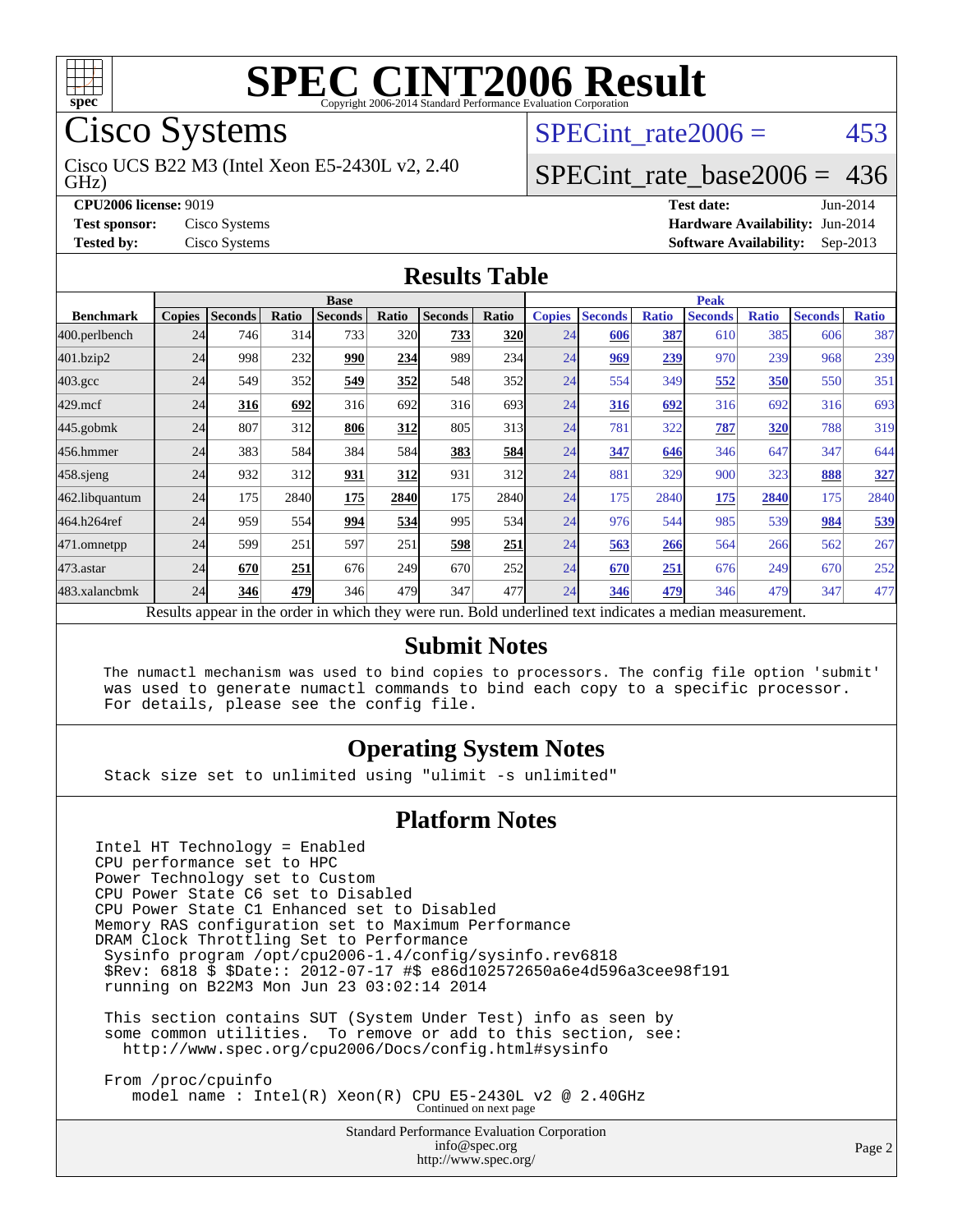

Cisco Systems

GHz) Cisco UCS B22 M3 (Intel Xeon E5-2430L v2, 2.40 SPECint rate $2006 = 453$ 

[SPECint\\_rate\\_base2006 =](http://www.spec.org/auto/cpu2006/Docs/result-fields.html#SPECintratebase2006) 436

**[CPU2006 license:](http://www.spec.org/auto/cpu2006/Docs/result-fields.html#CPU2006license)** 9019 **[Test date:](http://www.spec.org/auto/cpu2006/Docs/result-fields.html#Testdate)** Jun-2014 **[Test sponsor:](http://www.spec.org/auto/cpu2006/Docs/result-fields.html#Testsponsor)** Cisco Systems **[Hardware Availability:](http://www.spec.org/auto/cpu2006/Docs/result-fields.html#HardwareAvailability)** Jun-2014 **[Tested by:](http://www.spec.org/auto/cpu2006/Docs/result-fields.html#Testedby)** Cisco Systems **[Software Availability:](http://www.spec.org/auto/cpu2006/Docs/result-fields.html#SoftwareAvailability)** Sep-2013

#### **[Platform Notes \(Continued\)](http://www.spec.org/auto/cpu2006/Docs/result-fields.html#PlatformNotes)**

 2 "physical id"s (chips) 24 "processors" cores, siblings (Caution: counting these is hw and system dependent. The following excerpts from /proc/cpuinfo might not be reliable. Use with caution.) cpu cores : 6 siblings : 12 physical 0: cores 0 1 2 3 4 5 physical 1: cores 0 1 2 3 4 5 cache size : 15360 KB From /proc/meminfo MemTotal: 99006296 kB HugePages\_Total: 0<br>Hugepagesize: 2048 kB Hugepagesize: /usr/bin/lsb\_release -d Red Hat Enterprise Linux Server release 6.5 (Santiago) From /etc/\*release\* /etc/\*version\* redhat-release: Red Hat Enterprise Linux Server release 6.5 (Santiago) system-release: Red Hat Enterprise Linux Server release 6.5 (Santiago) system-release-cpe: cpe:/o:redhat:enterprise\_linux:6server:ga:server uname -a: Linux B22M3 2.6.32-431.el6.x86\_64 #1 SMP Sun Nov 10 22:19:54 EST 2013 x86\_64 x86\_64 x86\_64 GNU/Linux run-level 3 Jun 23 02:57 SPEC is set to: /opt/cpu2006-1.4 Filesystem Type Size Used Avail Use% Mounted on<br>
/dev/sdal ext4 275G 28G 233G 11% / /dev/sda1 ext4 275G 28G 233G 11% / Additional information from dmidecode: BIOS Cisco Systems, Inc. B22M3.2.2.1.8.042120141915 04/21/2014 Memory: 12x 0xCE00 M393B1K70DH0-YK0 8 GB 1600 MHz 2 rank (End of data from sysinfo program)

#### **[General Notes](http://www.spec.org/auto/cpu2006/Docs/result-fields.html#GeneralNotes)**

Environment variables set by runspec before the start of the run: LD\_LIBRARY\_PATH = "/opt/cpu2006-1.4/libs/32:/opt/cpu2006-1.4/libs/64:/opt/cpu2006-1.4/sh" Binaries compiled on a system with 1x Core i7-860 CPU + 8GB memory using RedHat EL 6.4 Transparent Huge Pages enabled with: echo always > /sys/kernel/mm/redhat\_transparent\_hugepage/enabled Filesystem page cache cleared with: Continued on next page

Standard Performance Evaluation Corporation [info@spec.org](mailto:info@spec.org) <http://www.spec.org/>

Page 3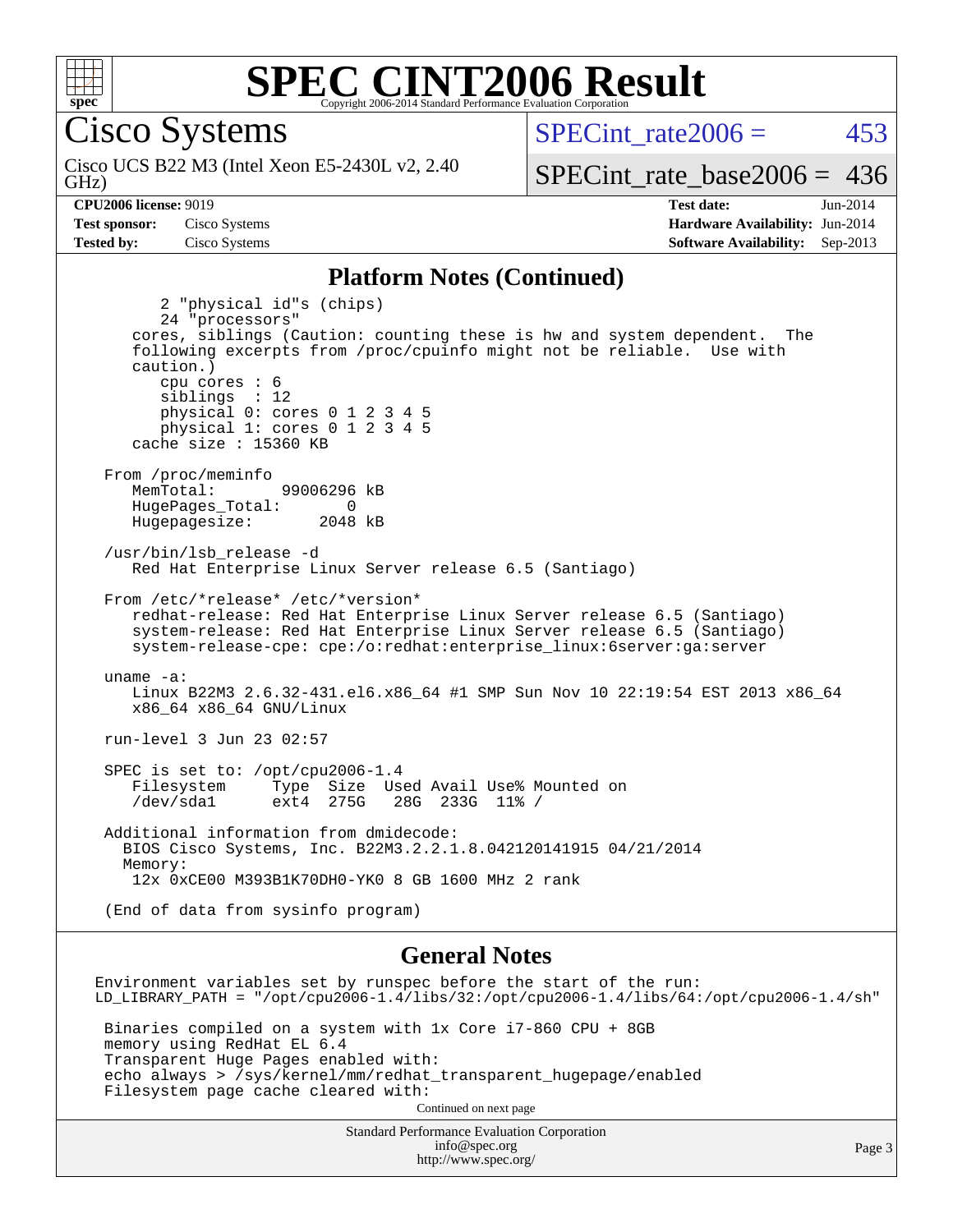

Cisco Systems

GHz) Cisco UCS B22 M3 (Intel Xeon E5-2430L v2, 2.40

**[CPU2006 license:](http://www.spec.org/auto/cpu2006/Docs/result-fields.html#CPU2006license)** 9019 **[Test date:](http://www.spec.org/auto/cpu2006/Docs/result-fields.html#Testdate)** Jun-2014

SPECint rate $2006 = 453$ 

[SPECint\\_rate\\_base2006 =](http://www.spec.org/auto/cpu2006/Docs/result-fields.html#SPECintratebase2006) 436

**[Test sponsor:](http://www.spec.org/auto/cpu2006/Docs/result-fields.html#Testsponsor)** Cisco Systems **[Hardware Availability:](http://www.spec.org/auto/cpu2006/Docs/result-fields.html#HardwareAvailability)** Jun-2014 **[Tested by:](http://www.spec.org/auto/cpu2006/Docs/result-fields.html#Testedby)** Cisco Systems **[Software Availability:](http://www.spec.org/auto/cpu2006/Docs/result-fields.html#SoftwareAvailability)** Sep-2013

#### **[General Notes \(Continued\)](http://www.spec.org/auto/cpu2006/Docs/result-fields.html#GeneralNotes)**

 echo 1> /proc/sys/vm/drop\_caches runspec command invoked through numactl i.e.: numactl --interleave=all runspec <etc>

### **[Base Compiler Invocation](http://www.spec.org/auto/cpu2006/Docs/result-fields.html#BaseCompilerInvocation)**

[C benchmarks](http://www.spec.org/auto/cpu2006/Docs/result-fields.html#Cbenchmarks): [icc -m32](http://www.spec.org/cpu2006/results/res2014q3/cpu2006-20140903-31194.flags.html#user_CCbase_intel_icc_5ff4a39e364c98233615fdd38438c6f2)

[C++ benchmarks:](http://www.spec.org/auto/cpu2006/Docs/result-fields.html#CXXbenchmarks) [icpc -m32](http://www.spec.org/cpu2006/results/res2014q3/cpu2006-20140903-31194.flags.html#user_CXXbase_intel_icpc_4e5a5ef1a53fd332b3c49e69c3330699)

### **[Base Portability Flags](http://www.spec.org/auto/cpu2006/Docs/result-fields.html#BasePortabilityFlags)**

 400.perlbench: [-DSPEC\\_CPU\\_LINUX\\_IA32](http://www.spec.org/cpu2006/results/res2014q3/cpu2006-20140903-31194.flags.html#b400.perlbench_baseCPORTABILITY_DSPEC_CPU_LINUX_IA32) 462.libquantum: [-DSPEC\\_CPU\\_LINUX](http://www.spec.org/cpu2006/results/res2014q3/cpu2006-20140903-31194.flags.html#b462.libquantum_baseCPORTABILITY_DSPEC_CPU_LINUX) 483.xalancbmk: [-DSPEC\\_CPU\\_LINUX](http://www.spec.org/cpu2006/results/res2014q3/cpu2006-20140903-31194.flags.html#b483.xalancbmk_baseCXXPORTABILITY_DSPEC_CPU_LINUX)

## **[Base Optimization Flags](http://www.spec.org/auto/cpu2006/Docs/result-fields.html#BaseOptimizationFlags)**

[C benchmarks](http://www.spec.org/auto/cpu2006/Docs/result-fields.html#Cbenchmarks):

[-xSSE4.2](http://www.spec.org/cpu2006/results/res2014q3/cpu2006-20140903-31194.flags.html#user_CCbase_f-xSSE42_f91528193cf0b216347adb8b939d4107) [-ipo](http://www.spec.org/cpu2006/results/res2014q3/cpu2006-20140903-31194.flags.html#user_CCbase_f-ipo) [-O3](http://www.spec.org/cpu2006/results/res2014q3/cpu2006-20140903-31194.flags.html#user_CCbase_f-O3) [-no-prec-div](http://www.spec.org/cpu2006/results/res2014q3/cpu2006-20140903-31194.flags.html#user_CCbase_f-no-prec-div) [-opt-prefetch](http://www.spec.org/cpu2006/results/res2014q3/cpu2006-20140903-31194.flags.html#user_CCbase_f-opt-prefetch) [-opt-mem-layout-trans=3](http://www.spec.org/cpu2006/results/res2014q3/cpu2006-20140903-31194.flags.html#user_CCbase_f-opt-mem-layout-trans_a7b82ad4bd7abf52556d4961a2ae94d5)

[C++ benchmarks:](http://www.spec.org/auto/cpu2006/Docs/result-fields.html#CXXbenchmarks)

[-xSSE4.2](http://www.spec.org/cpu2006/results/res2014q3/cpu2006-20140903-31194.flags.html#user_CXXbase_f-xSSE42_f91528193cf0b216347adb8b939d4107) [-ipo](http://www.spec.org/cpu2006/results/res2014q3/cpu2006-20140903-31194.flags.html#user_CXXbase_f-ipo) [-O3](http://www.spec.org/cpu2006/results/res2014q3/cpu2006-20140903-31194.flags.html#user_CXXbase_f-O3) [-no-prec-div](http://www.spec.org/cpu2006/results/res2014q3/cpu2006-20140903-31194.flags.html#user_CXXbase_f-no-prec-div) [-opt-prefetch](http://www.spec.org/cpu2006/results/res2014q3/cpu2006-20140903-31194.flags.html#user_CXXbase_f-opt-prefetch) [-opt-mem-layout-trans=3](http://www.spec.org/cpu2006/results/res2014q3/cpu2006-20140903-31194.flags.html#user_CXXbase_f-opt-mem-layout-trans_a7b82ad4bd7abf52556d4961a2ae94d5) [-Wl,-z,muldefs](http://www.spec.org/cpu2006/results/res2014q3/cpu2006-20140903-31194.flags.html#user_CXXbase_link_force_multiple1_74079c344b956b9658436fd1b6dd3a8a) [-L/sh -lsmartheap](http://www.spec.org/cpu2006/results/res2014q3/cpu2006-20140903-31194.flags.html#user_CXXbase_SmartHeap_32f6c82aa1ed9c52345d30cf6e4a0499)

**[Base Other Flags](http://www.spec.org/auto/cpu2006/Docs/result-fields.html#BaseOtherFlags)**

[C benchmarks](http://www.spec.org/auto/cpu2006/Docs/result-fields.html#Cbenchmarks):

403.gcc: [-Dalloca=\\_alloca](http://www.spec.org/cpu2006/results/res2014q3/cpu2006-20140903-31194.flags.html#b403.gcc_baseEXTRA_CFLAGS_Dalloca_be3056838c12de2578596ca5467af7f3)

## **[Peak Compiler Invocation](http://www.spec.org/auto/cpu2006/Docs/result-fields.html#PeakCompilerInvocation)**

[C benchmarks \(except as noted below\)](http://www.spec.org/auto/cpu2006/Docs/result-fields.html#Cbenchmarksexceptasnotedbelow): [icc -m32](http://www.spec.org/cpu2006/results/res2014q3/cpu2006-20140903-31194.flags.html#user_CCpeak_intel_icc_5ff4a39e364c98233615fdd38438c6f2)

400.perlbench: [icc -m64](http://www.spec.org/cpu2006/results/res2014q3/cpu2006-20140903-31194.flags.html#user_peakCCLD400_perlbench_intel_icc_64bit_bda6cc9af1fdbb0edc3795bac97ada53)

401.bzip2: [icc -m64](http://www.spec.org/cpu2006/results/res2014q3/cpu2006-20140903-31194.flags.html#user_peakCCLD401_bzip2_intel_icc_64bit_bda6cc9af1fdbb0edc3795bac97ada53)

Continued on next page

Standard Performance Evaluation Corporation [info@spec.org](mailto:info@spec.org) <http://www.spec.org/>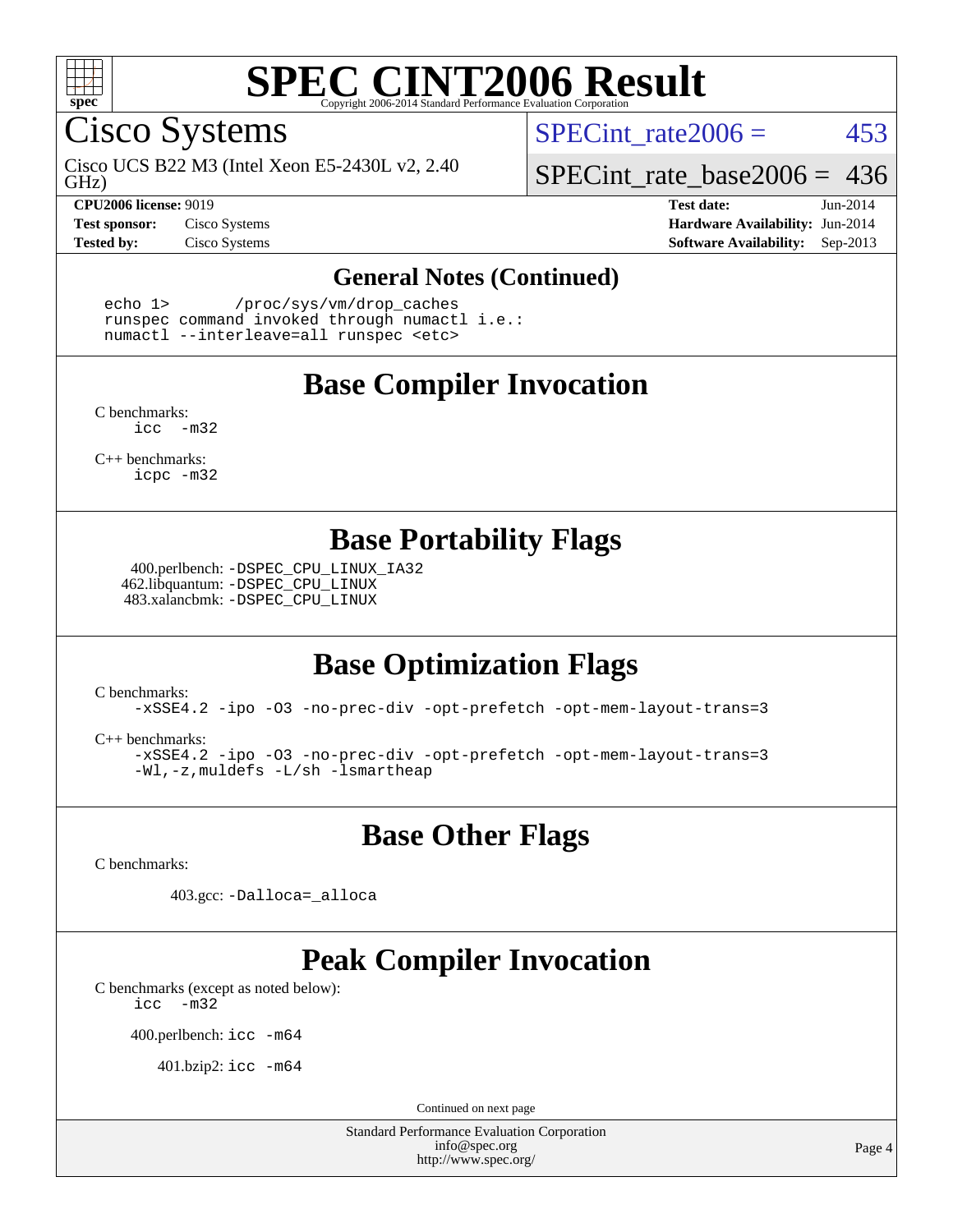

Cisco Systems

GHz) Cisco UCS B22 M3 (Intel Xeon E5-2430L v2, 2.40 SPECint rate $2006 = 453$ 

[SPECint\\_rate\\_base2006 =](http://www.spec.org/auto/cpu2006/Docs/result-fields.html#SPECintratebase2006) 436

**[CPU2006 license:](http://www.spec.org/auto/cpu2006/Docs/result-fields.html#CPU2006license)** 9019 **[Test date:](http://www.spec.org/auto/cpu2006/Docs/result-fields.html#Testdate)** Jun-2014 **[Test sponsor:](http://www.spec.org/auto/cpu2006/Docs/result-fields.html#Testsponsor)** Cisco Systems **[Hardware Availability:](http://www.spec.org/auto/cpu2006/Docs/result-fields.html#HardwareAvailability)** Jun-2014 **[Tested by:](http://www.spec.org/auto/cpu2006/Docs/result-fields.html#Testedby)** Cisco Systems **[Software Availability:](http://www.spec.org/auto/cpu2006/Docs/result-fields.html#SoftwareAvailability)** Sep-2013

# **[Peak Compiler Invocation \(Continued\)](http://www.spec.org/auto/cpu2006/Docs/result-fields.html#PeakCompilerInvocation)**

456.hmmer: [icc -m64](http://www.spec.org/cpu2006/results/res2014q3/cpu2006-20140903-31194.flags.html#user_peakCCLD456_hmmer_intel_icc_64bit_bda6cc9af1fdbb0edc3795bac97ada53)

458.sjeng: [icc -m64](http://www.spec.org/cpu2006/results/res2014q3/cpu2006-20140903-31194.flags.html#user_peakCCLD458_sjeng_intel_icc_64bit_bda6cc9af1fdbb0edc3795bac97ada53)

[C++ benchmarks:](http://www.spec.org/auto/cpu2006/Docs/result-fields.html#CXXbenchmarks)

[icpc -m32](http://www.spec.org/cpu2006/results/res2014q3/cpu2006-20140903-31194.flags.html#user_CXXpeak_intel_icpc_4e5a5ef1a53fd332b3c49e69c3330699)

**[Peak Portability Flags](http://www.spec.org/auto/cpu2006/Docs/result-fields.html#PeakPortabilityFlags)**

 400.perlbench: [-DSPEC\\_CPU\\_LP64](http://www.spec.org/cpu2006/results/res2014q3/cpu2006-20140903-31194.flags.html#b400.perlbench_peakCPORTABILITY_DSPEC_CPU_LP64) [-DSPEC\\_CPU\\_LINUX\\_X64](http://www.spec.org/cpu2006/results/res2014q3/cpu2006-20140903-31194.flags.html#b400.perlbench_peakCPORTABILITY_DSPEC_CPU_LINUX_X64) 401.bzip2: [-DSPEC\\_CPU\\_LP64](http://www.spec.org/cpu2006/results/res2014q3/cpu2006-20140903-31194.flags.html#suite_peakCPORTABILITY401_bzip2_DSPEC_CPU_LP64) 456.hmmer: [-DSPEC\\_CPU\\_LP64](http://www.spec.org/cpu2006/results/res2014q3/cpu2006-20140903-31194.flags.html#suite_peakCPORTABILITY456_hmmer_DSPEC_CPU_LP64) 458.sjeng: [-DSPEC\\_CPU\\_LP64](http://www.spec.org/cpu2006/results/res2014q3/cpu2006-20140903-31194.flags.html#suite_peakCPORTABILITY458_sjeng_DSPEC_CPU_LP64) 462.libquantum: [-DSPEC\\_CPU\\_LINUX](http://www.spec.org/cpu2006/results/res2014q3/cpu2006-20140903-31194.flags.html#b462.libquantum_peakCPORTABILITY_DSPEC_CPU_LINUX) 483.xalancbmk: [-DSPEC\\_CPU\\_LINUX](http://www.spec.org/cpu2006/results/res2014q3/cpu2006-20140903-31194.flags.html#b483.xalancbmk_peakCXXPORTABILITY_DSPEC_CPU_LINUX)

### **[Peak Optimization Flags](http://www.spec.org/auto/cpu2006/Docs/result-fields.html#PeakOptimizationFlags)**

[C benchmarks](http://www.spec.org/auto/cpu2006/Docs/result-fields.html#Cbenchmarks):

Standard Performance Evaluation Corporation 400.perlbench: [-xSSE4.2](http://www.spec.org/cpu2006/results/res2014q3/cpu2006-20140903-31194.flags.html#user_peakPASS2_CFLAGSPASS2_LDCFLAGS400_perlbench_f-xSSE42_f91528193cf0b216347adb8b939d4107)(pass 2) [-prof-gen](http://www.spec.org/cpu2006/results/res2014q3/cpu2006-20140903-31194.flags.html#user_peakPASS1_CFLAGSPASS1_LDCFLAGS400_perlbench_prof_gen_e43856698f6ca7b7e442dfd80e94a8fc)(pass 1) [-ipo](http://www.spec.org/cpu2006/results/res2014q3/cpu2006-20140903-31194.flags.html#user_peakPASS2_CFLAGSPASS2_LDCFLAGS400_perlbench_f-ipo)(pass 2) [-O3](http://www.spec.org/cpu2006/results/res2014q3/cpu2006-20140903-31194.flags.html#user_peakPASS2_CFLAGSPASS2_LDCFLAGS400_perlbench_f-O3)(pass 2) [-no-prec-div](http://www.spec.org/cpu2006/results/res2014q3/cpu2006-20140903-31194.flags.html#user_peakPASS2_CFLAGSPASS2_LDCFLAGS400_perlbench_f-no-prec-div)(pass 2) [-prof-use](http://www.spec.org/cpu2006/results/res2014q3/cpu2006-20140903-31194.flags.html#user_peakPASS2_CFLAGSPASS2_LDCFLAGS400_perlbench_prof_use_bccf7792157ff70d64e32fe3e1250b55)(pass 2) [-auto-ilp32](http://www.spec.org/cpu2006/results/res2014q3/cpu2006-20140903-31194.flags.html#user_peakCOPTIMIZE400_perlbench_f-auto-ilp32) 401.bzip2: [-xSSE4.2](http://www.spec.org/cpu2006/results/res2014q3/cpu2006-20140903-31194.flags.html#user_peakPASS2_CFLAGSPASS2_LDCFLAGS401_bzip2_f-xSSE42_f91528193cf0b216347adb8b939d4107)(pass 2) [-prof-gen](http://www.spec.org/cpu2006/results/res2014q3/cpu2006-20140903-31194.flags.html#user_peakPASS1_CFLAGSPASS1_LDCFLAGS401_bzip2_prof_gen_e43856698f6ca7b7e442dfd80e94a8fc)(pass 1) [-ipo](http://www.spec.org/cpu2006/results/res2014q3/cpu2006-20140903-31194.flags.html#user_peakPASS2_CFLAGSPASS2_LDCFLAGS401_bzip2_f-ipo)(pass 2) [-O3](http://www.spec.org/cpu2006/results/res2014q3/cpu2006-20140903-31194.flags.html#user_peakPASS2_CFLAGSPASS2_LDCFLAGS401_bzip2_f-O3)(pass 2) [-no-prec-div](http://www.spec.org/cpu2006/results/res2014q3/cpu2006-20140903-31194.flags.html#user_peakPASS2_CFLAGSPASS2_LDCFLAGS401_bzip2_f-no-prec-div)(pass 2) [-prof-use](http://www.spec.org/cpu2006/results/res2014q3/cpu2006-20140903-31194.flags.html#user_peakPASS2_CFLAGSPASS2_LDCFLAGS401_bzip2_prof_use_bccf7792157ff70d64e32fe3e1250b55)(pass 2) [-opt-prefetch](http://www.spec.org/cpu2006/results/res2014q3/cpu2006-20140903-31194.flags.html#user_peakCOPTIMIZE401_bzip2_f-opt-prefetch) [-auto-ilp32](http://www.spec.org/cpu2006/results/res2014q3/cpu2006-20140903-31194.flags.html#user_peakCOPTIMIZE401_bzip2_f-auto-ilp32) [-ansi-alias](http://www.spec.org/cpu2006/results/res2014q3/cpu2006-20140903-31194.flags.html#user_peakCOPTIMIZE401_bzip2_f-ansi-alias) 403.gcc: [-xSSE4.2](http://www.spec.org/cpu2006/results/res2014q3/cpu2006-20140903-31194.flags.html#user_peakCOPTIMIZE403_gcc_f-xSSE42_f91528193cf0b216347adb8b939d4107) [-ipo](http://www.spec.org/cpu2006/results/res2014q3/cpu2006-20140903-31194.flags.html#user_peakCOPTIMIZE403_gcc_f-ipo) [-O3](http://www.spec.org/cpu2006/results/res2014q3/cpu2006-20140903-31194.flags.html#user_peakCOPTIMIZE403_gcc_f-O3) [-no-prec-div](http://www.spec.org/cpu2006/results/res2014q3/cpu2006-20140903-31194.flags.html#user_peakCOPTIMIZE403_gcc_f-no-prec-div)  $429$ .mcf: basepeak = yes 445.gobmk: [-xSSE4.2](http://www.spec.org/cpu2006/results/res2014q3/cpu2006-20140903-31194.flags.html#user_peakPASS2_CFLAGSPASS2_LDCFLAGS445_gobmk_f-xSSE42_f91528193cf0b216347adb8b939d4107)(pass 2) [-prof-gen](http://www.spec.org/cpu2006/results/res2014q3/cpu2006-20140903-31194.flags.html#user_peakPASS1_CFLAGSPASS1_LDCFLAGS445_gobmk_prof_gen_e43856698f6ca7b7e442dfd80e94a8fc)(pass 1) [-prof-use](http://www.spec.org/cpu2006/results/res2014q3/cpu2006-20140903-31194.flags.html#user_peakPASS2_CFLAGSPASS2_LDCFLAGS445_gobmk_prof_use_bccf7792157ff70d64e32fe3e1250b55)(pass 2) [-ansi-alias](http://www.spec.org/cpu2006/results/res2014q3/cpu2006-20140903-31194.flags.html#user_peakCOPTIMIZE445_gobmk_f-ansi-alias) [-opt-mem-layout-trans=3](http://www.spec.org/cpu2006/results/res2014q3/cpu2006-20140903-31194.flags.html#user_peakCOPTIMIZE445_gobmk_f-opt-mem-layout-trans_a7b82ad4bd7abf52556d4961a2ae94d5) 456.hmmer: [-xSSE4.2](http://www.spec.org/cpu2006/results/res2014q3/cpu2006-20140903-31194.flags.html#user_peakCOPTIMIZE456_hmmer_f-xSSE42_f91528193cf0b216347adb8b939d4107) [-ipo](http://www.spec.org/cpu2006/results/res2014q3/cpu2006-20140903-31194.flags.html#user_peakCOPTIMIZE456_hmmer_f-ipo) [-O3](http://www.spec.org/cpu2006/results/res2014q3/cpu2006-20140903-31194.flags.html#user_peakCOPTIMIZE456_hmmer_f-O3) [-no-prec-div](http://www.spec.org/cpu2006/results/res2014q3/cpu2006-20140903-31194.flags.html#user_peakCOPTIMIZE456_hmmer_f-no-prec-div) [-unroll2](http://www.spec.org/cpu2006/results/res2014q3/cpu2006-20140903-31194.flags.html#user_peakCOPTIMIZE456_hmmer_f-unroll_784dae83bebfb236979b41d2422d7ec2) [-auto-ilp32](http://www.spec.org/cpu2006/results/res2014q3/cpu2006-20140903-31194.flags.html#user_peakCOPTIMIZE456_hmmer_f-auto-ilp32) 458.sjeng: [-xSSE4.2](http://www.spec.org/cpu2006/results/res2014q3/cpu2006-20140903-31194.flags.html#user_peakPASS2_CFLAGSPASS2_LDCFLAGS458_sjeng_f-xSSE42_f91528193cf0b216347adb8b939d4107)(pass 2) [-prof-gen](http://www.spec.org/cpu2006/results/res2014q3/cpu2006-20140903-31194.flags.html#user_peakPASS1_CFLAGSPASS1_LDCFLAGS458_sjeng_prof_gen_e43856698f6ca7b7e442dfd80e94a8fc)(pass 1) [-ipo](http://www.spec.org/cpu2006/results/res2014q3/cpu2006-20140903-31194.flags.html#user_peakPASS2_CFLAGSPASS2_LDCFLAGS458_sjeng_f-ipo)(pass 2) [-O3](http://www.spec.org/cpu2006/results/res2014q3/cpu2006-20140903-31194.flags.html#user_peakPASS2_CFLAGSPASS2_LDCFLAGS458_sjeng_f-O3)(pass 2) [-no-prec-div](http://www.spec.org/cpu2006/results/res2014q3/cpu2006-20140903-31194.flags.html#user_peakPASS2_CFLAGSPASS2_LDCFLAGS458_sjeng_f-no-prec-div)(pass 2) [-prof-use](http://www.spec.org/cpu2006/results/res2014q3/cpu2006-20140903-31194.flags.html#user_peakPASS2_CFLAGSPASS2_LDCFLAGS458_sjeng_prof_use_bccf7792157ff70d64e32fe3e1250b55)(pass 2) [-unroll4](http://www.spec.org/cpu2006/results/res2014q3/cpu2006-20140903-31194.flags.html#user_peakCOPTIMIZE458_sjeng_f-unroll_4e5e4ed65b7fd20bdcd365bec371b81f) [-auto-ilp32](http://www.spec.org/cpu2006/results/res2014q3/cpu2006-20140903-31194.flags.html#user_peakCOPTIMIZE458_sjeng_f-auto-ilp32)  $462$ .libquantum: basepeak = yes 464.h264ref: [-xSSE4.2](http://www.spec.org/cpu2006/results/res2014q3/cpu2006-20140903-31194.flags.html#user_peakPASS2_CFLAGSPASS2_LDCFLAGS464_h264ref_f-xSSE42_f91528193cf0b216347adb8b939d4107)(pass 2) [-prof-gen](http://www.spec.org/cpu2006/results/res2014q3/cpu2006-20140903-31194.flags.html#user_peakPASS1_CFLAGSPASS1_LDCFLAGS464_h264ref_prof_gen_e43856698f6ca7b7e442dfd80e94a8fc)(pass 1) [-ipo](http://www.spec.org/cpu2006/results/res2014q3/cpu2006-20140903-31194.flags.html#user_peakPASS2_CFLAGSPASS2_LDCFLAGS464_h264ref_f-ipo)(pass 2) [-O3](http://www.spec.org/cpu2006/results/res2014q3/cpu2006-20140903-31194.flags.html#user_peakPASS2_CFLAGSPASS2_LDCFLAGS464_h264ref_f-O3)(pass 2) [-no-prec-div](http://www.spec.org/cpu2006/results/res2014q3/cpu2006-20140903-31194.flags.html#user_peakPASS2_CFLAGSPASS2_LDCFLAGS464_h264ref_f-no-prec-div)(pass 2) [-prof-use](http://www.spec.org/cpu2006/results/res2014q3/cpu2006-20140903-31194.flags.html#user_peakPASS2_CFLAGSPASS2_LDCFLAGS464_h264ref_prof_use_bccf7792157ff70d64e32fe3e1250b55)(pass 2) [-unroll2](http://www.spec.org/cpu2006/results/res2014q3/cpu2006-20140903-31194.flags.html#user_peakCOPTIMIZE464_h264ref_f-unroll_784dae83bebfb236979b41d2422d7ec2) [-ansi-alias](http://www.spec.org/cpu2006/results/res2014q3/cpu2006-20140903-31194.flags.html#user_peakCOPTIMIZE464_h264ref_f-ansi-alias) Continued on next page

[info@spec.org](mailto:info@spec.org) <http://www.spec.org/>

Page 5